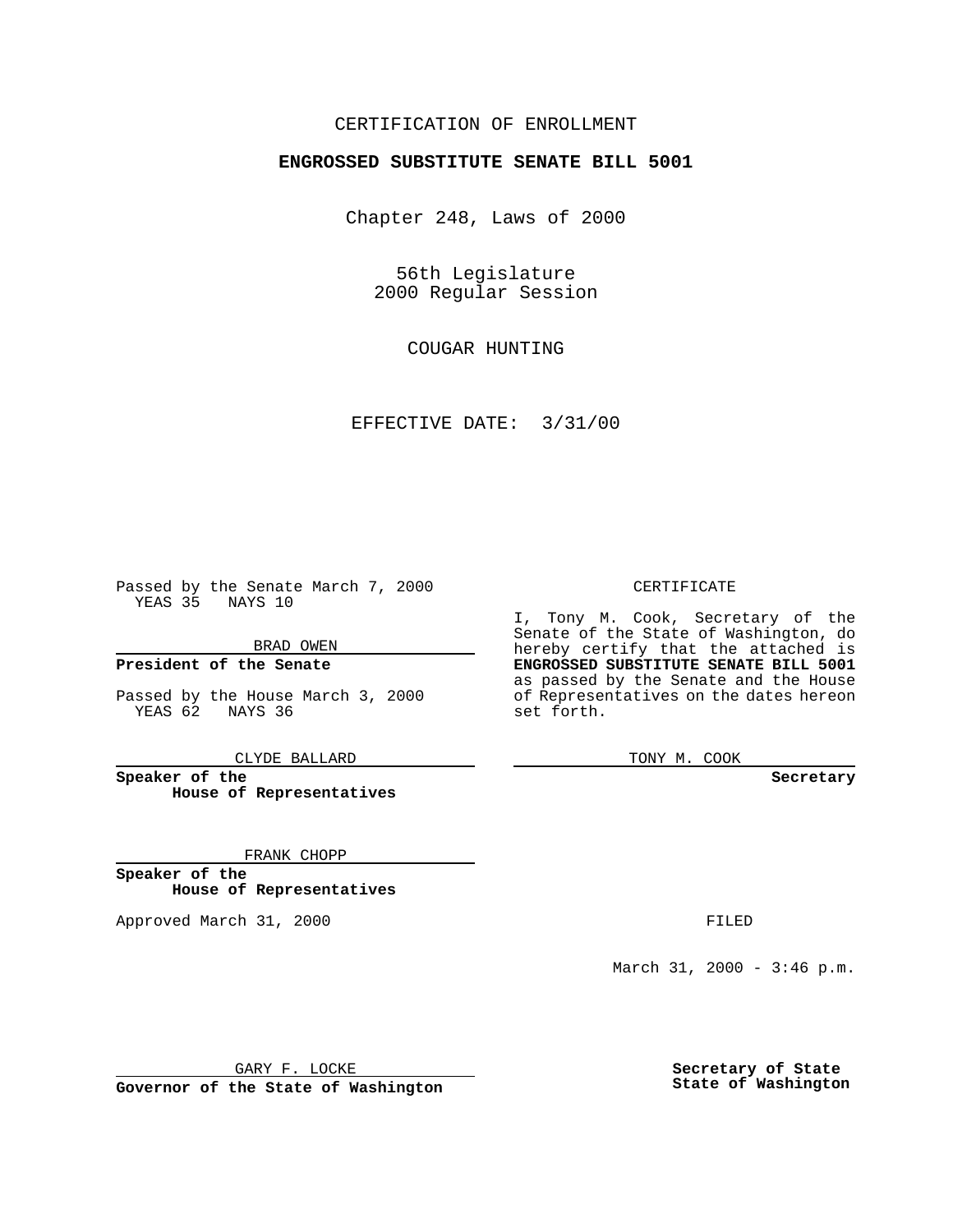## **ENGROSSED SUBSTITUTE SENATE BILL 5001** \_\_\_\_\_\_\_\_\_\_\_\_\_\_\_\_\_\_\_\_\_\_\_\_\_\_\_\_\_\_\_\_\_\_\_\_\_\_\_\_\_\_\_\_\_\_\_

\_\_\_\_\_\_\_\_\_\_\_\_\_\_\_\_\_\_\_\_\_\_\_\_\_\_\_\_\_\_\_\_\_\_\_\_\_\_\_\_\_\_\_\_\_\_\_

### AS AMENDED BY THE HOUSE

Passed Legislature - 2000 Regular Session

#### **State of Washington 56th Legislature 1999 Regular Session**

**By** Senate Committee on Natural Resources, Parks & Recreation (originally sponsored by Senators Morton, Deccio, Honeyford, T. Sheldon, Swecker, Hargrove, Rossi, Hochstatter, Oke and Rasmussen)

Read first time 01/28/1999.

1 AN ACT Relating to hunting cougar; amending RCW 77.16.360; and 2 declaring an emergency.

3 BE IT ENACTED BY THE LEGISLATURE OF THE STATE OF WASHINGTON:

4 **Sec. 1.** RCW 77.16.360 and 1997 c 1 s 1 are each amended to read as 5 follows:

6 (1) Notwithstanding the provisions of RCW 77.12.240 ((and 7 77.12.265)), 77.36.020, 77.36.030, or any other provisions of law, it 8 is unlawful to take, hunt, or attract black bear with the aid of bait.

 (a) Nothing in this subsection shall be construed to prohibit the killing of black bear with the aid of bait by employees or agents of county, state, or federal agencies while acting in their official capacities for the purpose of protecting livestock, domestic animals, private property, or the public safety.

14 (b) Nothing in this subsection shall be construed to prevent the 15 establishment and operation of feeding stations for black bear in order 16 to prevent damage to commercial timberland.

17 (c) Nothing in this subsection shall be construed to prohibit the 18 director from issuing a permit or memorandum of understanding to a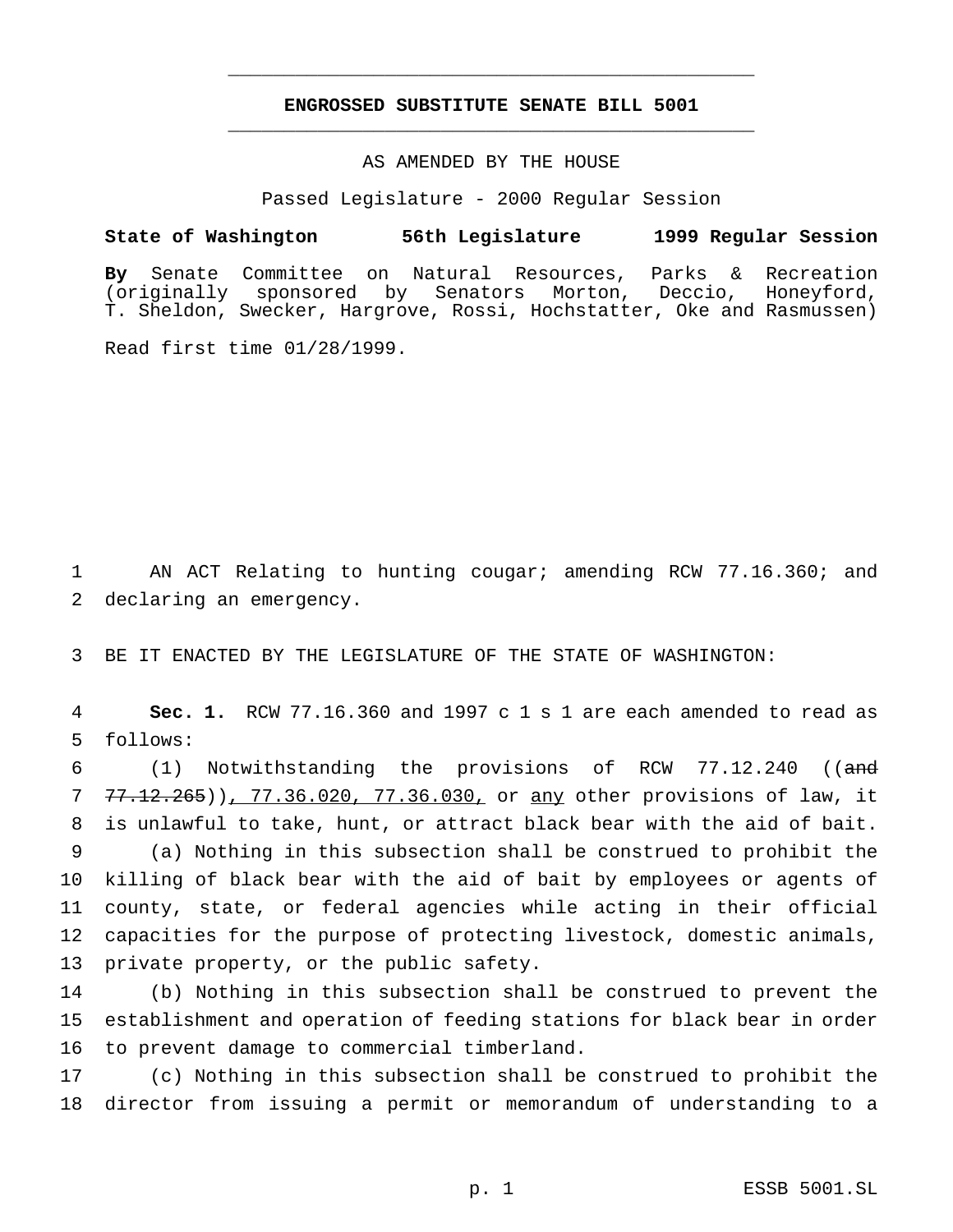public agency, university, or scientific or educational institution for the use of bait to attract black bear for scientific purposes.

 (d) As used in this subsection, "bait" means a substance placed, exposed, deposited, distributed, scattered, or otherwise used for the purpose of attracting black bears to an area where one or more persons hunt or intend to hunt them.

 (2) Notwithstanding RCW 77.12.240, 77.36.020, 77.36.030, or any other provisions of law, it is unlawful to hunt or pursue black bear, cougar, bobcat, or lynx with the aid of a dog or dogs.

 (a) Nothing in this subsection shall be construed to prohibit the killing of black bear, cougar, bobcat, or lynx with the aid of a dog or dogs by employees or agents of county, state, or federal agencies while acting in their official capacities for the purpose of protecting livestock, domestic animals, private property, or the public safety. A dog or dogs may be used by the owner or tenant of real property 16 consistent with a permit issued and conditioned by the director ((under 17 RCW 77.12.265)).

 (b) Nothing in this subsection shall be construed to prohibit the director from issuing a permit or memorandum of understanding to a public agency, university, or scientific or educational institution for 21 the use of a dog or dogs for the pursuit<u>, capture and relocation,</u> of black bear, cougar, bobcat, or lynx for scientific purposes.

 (c) Nothing in this subsection shall be construed to prohibit the director from issuing a permit or memorandum of understanding to a public agency, university, or scientific or educational institution for 26 the use of a dog or dogs for the killing of black bear, cougar, or 27 bobcat, for the protection of a state and/or federally listed 28 threatened or endangered species.

 (3) Notwithstanding subsection (2) of this section, the commission 30 shall authorize the use of dogs only in selected areas within a game management unit to address a public safety need presented by one or 32 more cougar. This authority may only be exercised after the commission has determined that no other practical alternative to the use of dogs exists, and after the commission has adopted rules describing the conditions in which dogs may be used. Conditions that may warrant the use of dogs within a game management unit include, but are not limited 37 to, confirmed cougar/human safety incidents, confirmed cougar/livestock and cougar/pet depredations, and the number of cougar capture attempts and relocations.